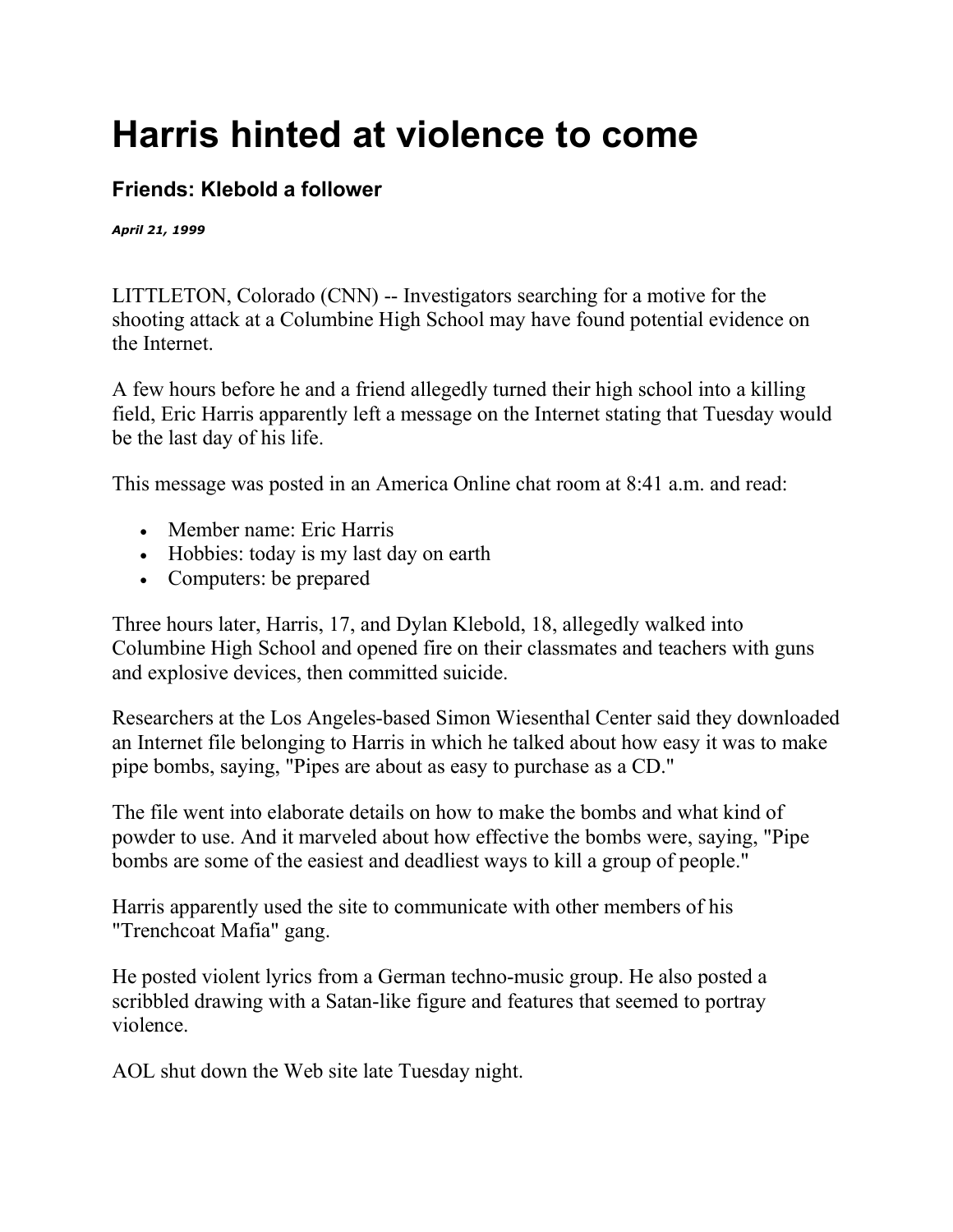AOL spokeswoman Kim McCreery said she couldn't comment on whether this was, in fact, Harris' account but said any content considered relevant to the school shooting had been taken down and preserved for the FBI.

#### **Suspect told one student: 'Get out'**

Jefferson County District Attorney Dave Thomas said investigators planned to question associates of Harris.

"A lot of people have mentioned to us that there are more people in this, as we call it, 'the Trenchcoat Mafia,' and we need to talk to these people and find out what they know about this, how long this has been going on and what the plans were," Thomas said.

"And as you know, apparently there has been a Web site up for some time that discusses some of these things," he noted.

In the hours after the violence, one student who knew Harris told reporters that Harris had hinted that something was going to happen.

"In third hour today, we had a test. And he told me like, it didn't matter anymore," Brooks Brown said. "And I asked him, ... why he was acting strange. He said, 'Brooks, I like you, I like you now, go home, get out of here.' So I took off, because he's not one to be toyed with."

Just a year before, Brown had run afoul of Harris, who then threatened Brown's life on his Web site, Brown said.

"He's big on that, they're all big on that," Brown said. "They're all big on anti-God, Satanism. They're really just pure hate is the way the entire group is. I know all of them, I'm acquaintances of all of them -- I wouldn't say friends, but I don't reject them."

Brown's family is angry because they say police were warned a year ago that Harris was building pipe bombs in his basement and exploding them around town, threatening to use them on people.

One of Harris' next-door neighbors heard something unusual in the Harris garage last week. Bill Konen said police told him it was glass being used as shrapnel for pipe bombs.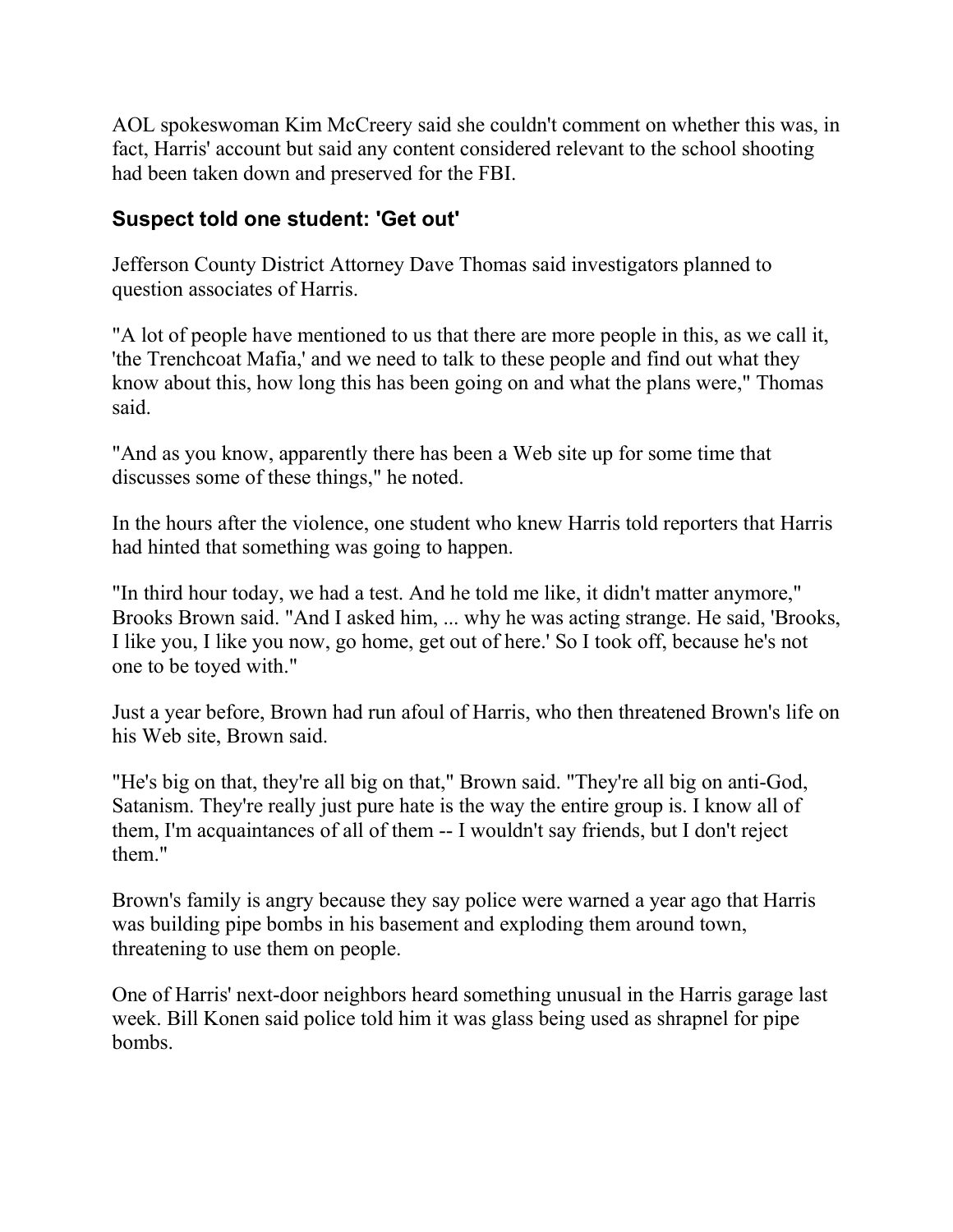"I heard one of them ask the other for a metal baseball bat," Konen said. "Didn't think anything of it, but shortly after, I heard the garage door open and I heard constant glass bashing."

### **Suspects favored 'death match' computer games**

Harris and Klebold reportedly played computer games often, spending hours trying to kill each other with digital guns and explosive devices.

The two got their own home computers and linked them with modems.

"They had death matches with violent computer games, matching computer to computer," said Nick Baumgart, 17, a senior who met Klebold in grade school.

"I don't believe violent video games lead to violence, but this was different. They'd play these games for hours and hours and hours," Baumgart said.

## **Public opinion of alleged shooters**

Both youths had two parents at home and came from families neighbors described as good people.

Authorities said school officials reported no discipline problems with the two suspects.

"They were extremely bright, but not good students," said choir teacher Lee Andres. "... They disliked authority. They did not like to be told what to do."

Both boys had criminal pasts. In February 1998, the two were arrested for breaking into a car. They were put into a county diversion program for nonviolent offenders.

Klebold was a follower, not a leader, who went astray after meeting up with Harris, friends said.

John House, 17, a senior, said he refused to associate with Klebold after he joined the "Trenchcoat Mafia."

"I went bowling with him, and when he would do something good, he would shout 'Heil Hitler' and throw up his hand," House said. "It just made everyone mad."

Harris' and Klebold's interest in Hitler and World War II was well-known around school, students said. They played war games and bragged about their guns.